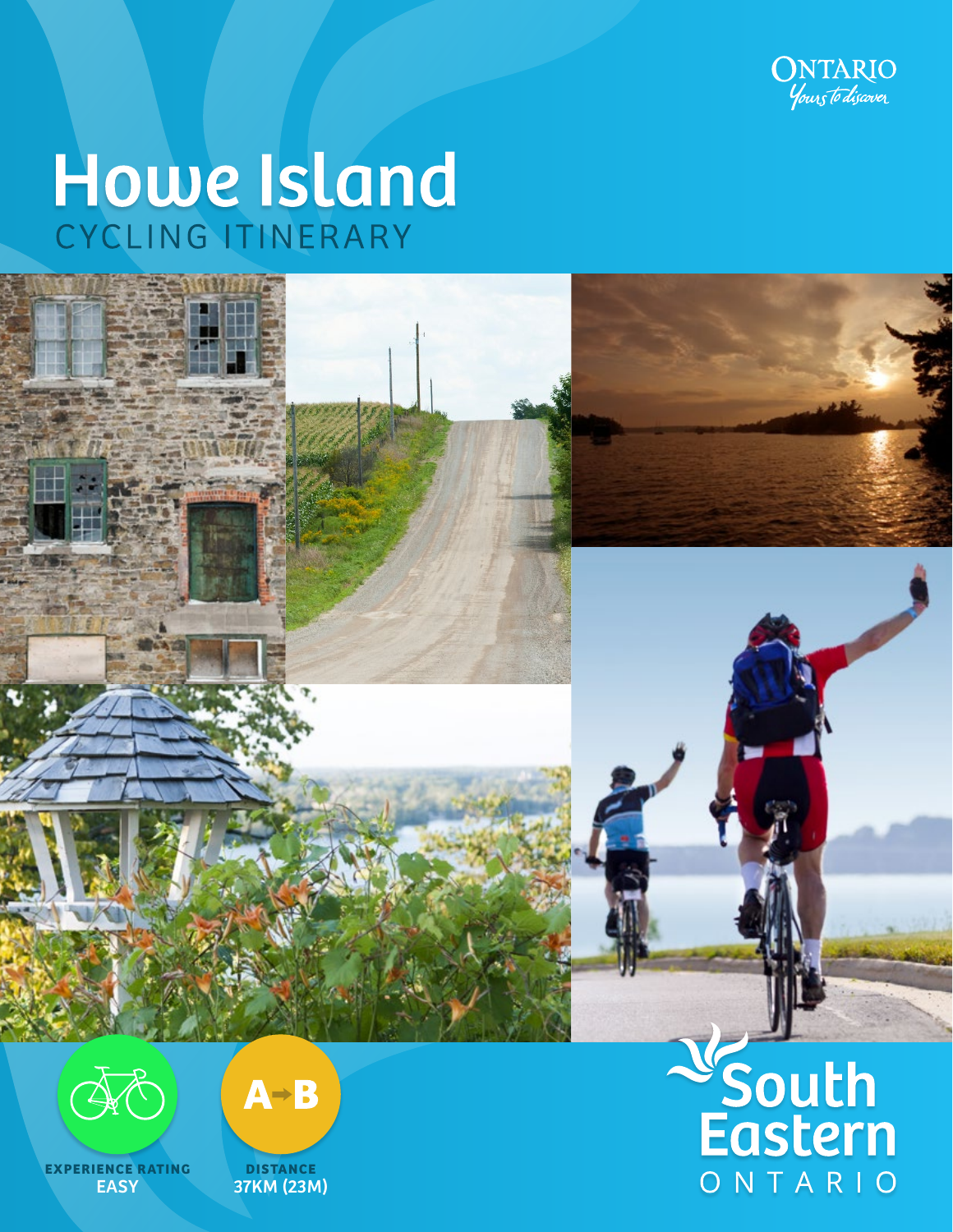



Cycling route: 37km (23 miles)

Cycling in: South Eastern Ontario, Frontenac

Number of days cycling: 1

Recommended number of nights stay: 1

Experience rating: easy

Experience cycling on one of the larger 1000 Islands as you get away from it all and explore Howe Island. Heading west out of Gananoque, this short 37km circle loop takes you to and from the island using two different ferries. With limited room for vehicles the ferries reduce the number of vehicles on the island, making for an excellent cycling destination. Enjoy scenic farmland and waterviews along the south side of the island before catching the ferry back from the eastern side of the island and continuing back around to Gananoque along the Waterfront Trail.

This half day ride will leave you enough time to explore Gananoque upon your return. Gananoque, known as the gateway to the 1000 Islands, has a range of activities to enjoy.



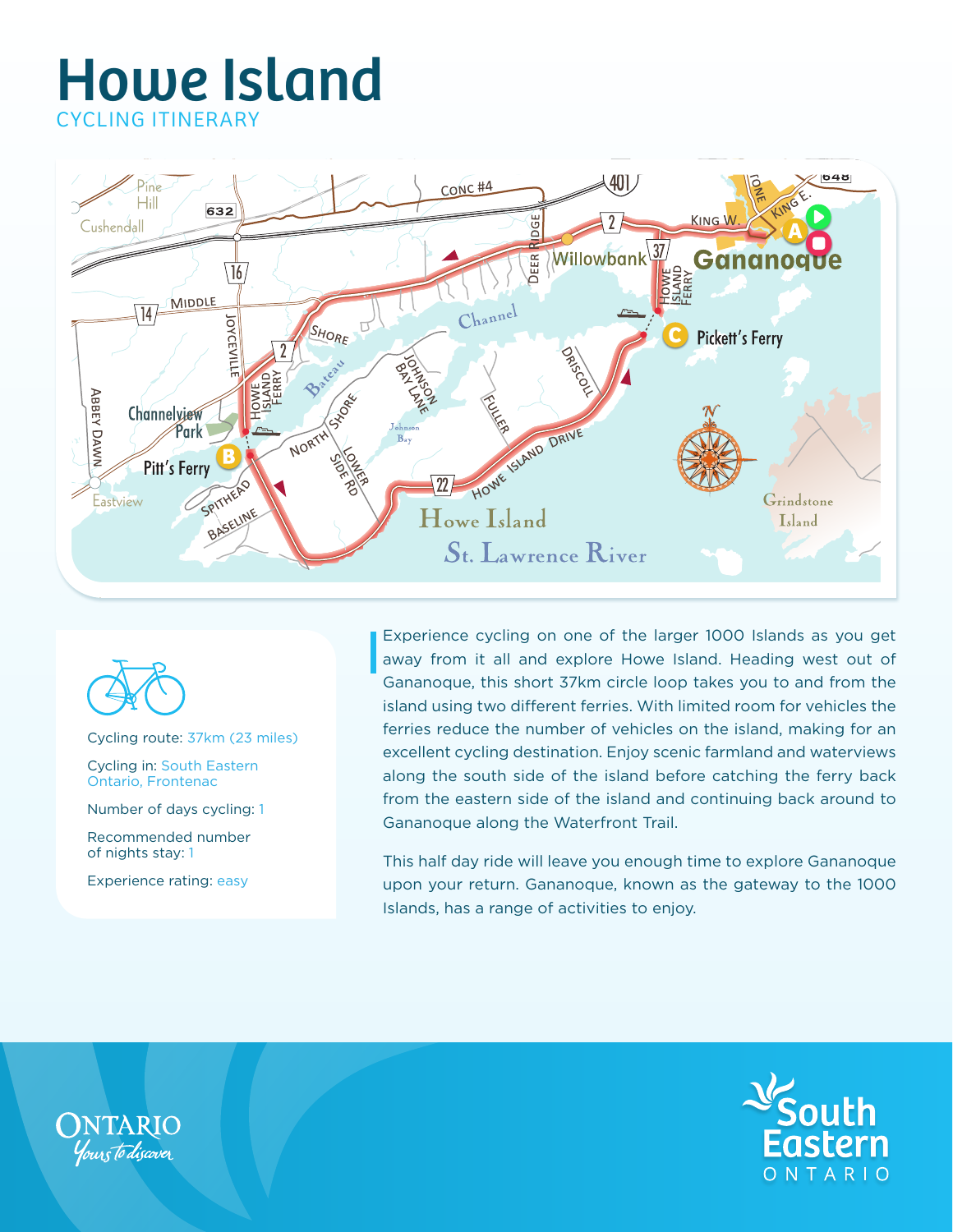## Logistics

#### **Distance**

37km (23 miles)

#### **Roads**

- Paved shoulders some wider than others.
- Portions of this route take you along the well signed and cycle friendly Waterfront Trail.
- Quiet country roads on island.
- Flat.
- Suitable for all types of bicycles.

#### Cautions and Notes

- Short stretches on Highway 2 can be busy.
- There are no services or shops on Howe Island.

#### Parking and Transportation

- Gananoque harbour and marina area parking.
- Two different ferry services to and from Howe Island run frequently, no fee for cyclists.
- VIA Rail Bike Train service stops at Gananoque.

#### Services

#### **GANANOQUE**

- Bike store & rentals: [T.I. Cycle](http://www.ti-cycle.com/) sales and service, bike rentals available; [Misty Isles Lodge](http://www.mistyisles.ca/cycling.html) - bike rentals.
- Accommodations
- Restaurants/cafés
- Food/grocery/convenience stores
- Gas stations
- Public washrooms
- ATM
- Shopping
- Attractions



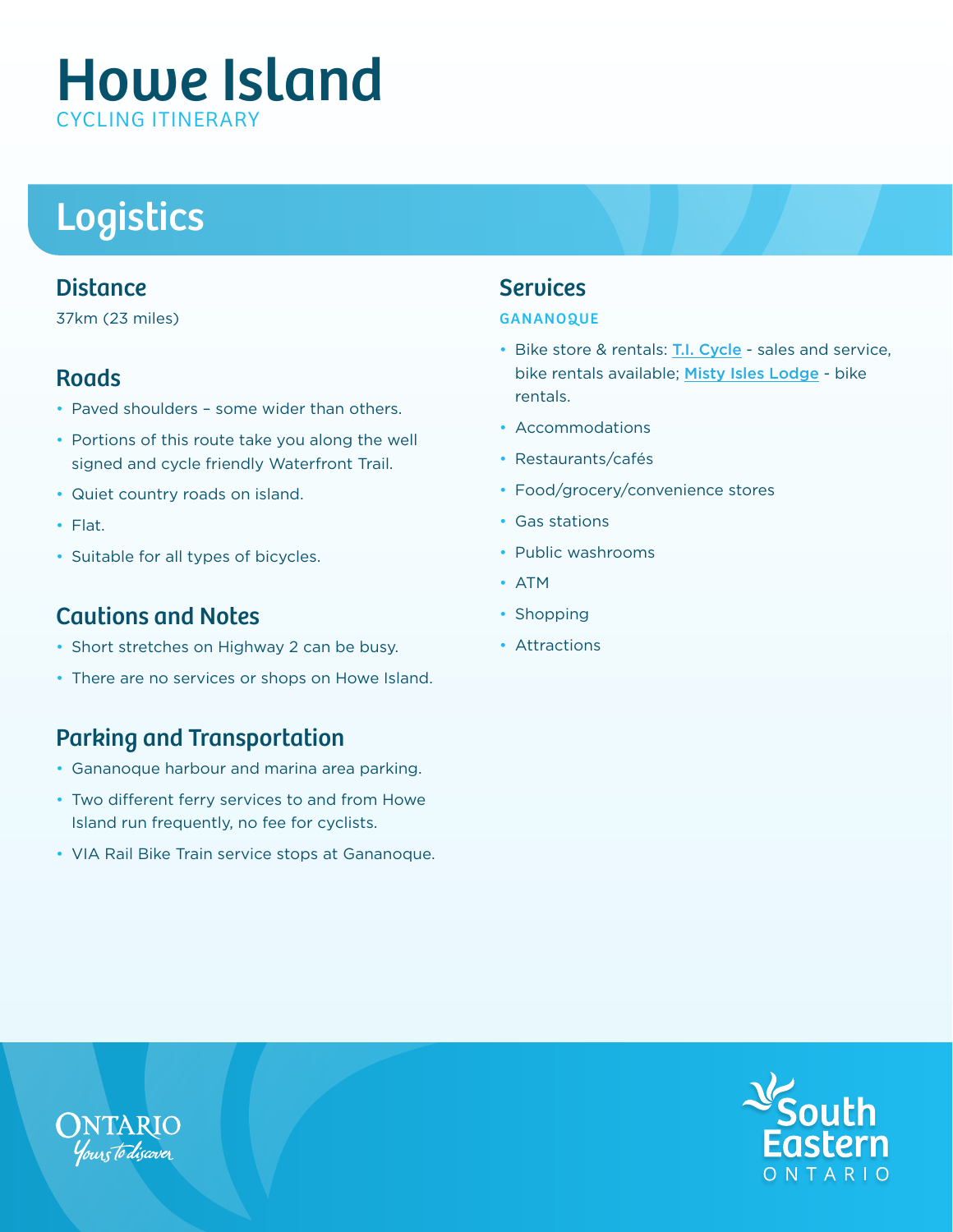## **Directions**

| Follow the Waterfront Trail signs along<br>this route except when connecting to<br>and on Howe Island |                                                                                             |
|-------------------------------------------------------------------------------------------------------|---------------------------------------------------------------------------------------------|
| <b>Okm</b>                                                                                            | <b>Start from Arthur</b><br>$\hat{\mathbf{F}}$<br>P<br><b>Child Heritage</b><br>Museum      |
|                                                                                                       | <b>0.5km</b> Straight on Main Street                                                        |
| 1km                                                                                                   | Slight left on King Street<br><b>West/County Road 2</b>                                     |
| 2km                                                                                                   | Continue on County Road 2                                                                   |
| 15km                                                                                                  | Turn left on Howe Island Ferry<br>Road/County Road 37 (signs<br>for Howe Island Ferry Road) |
| 16.5km                                                                                                | Pitts Ferry - West<br>side of Howe Island                                                   |
| 6.5km                                                                                                 | Take the ferry across<br>the Bateau Channel                                                 |

| 17km          | <b>Take County Road</b><br>22 around the south<br>side of island                  |
|---------------|-----------------------------------------------------------------------------------|
| <b>31.5km</b> | Pickett's Ferry - East<br>side of Howe Island                                     |
| <b>31.5km</b> | Take the ferry across<br>the Bateau Channel                                       |
| 32km          | Continue straight on<br>Howe Island Ferry Road/<br>County Road 37                 |
| 34km          | Turn right on<br>County Road 2/<br><b>King Street West</b>                        |
| <b>36.5km</b> | County Road 2/King Street<br>West turns slightly right<br>and becomes Main Street |
|               | Welcome back<br>to Gananoque<br>harbour and marina                                |